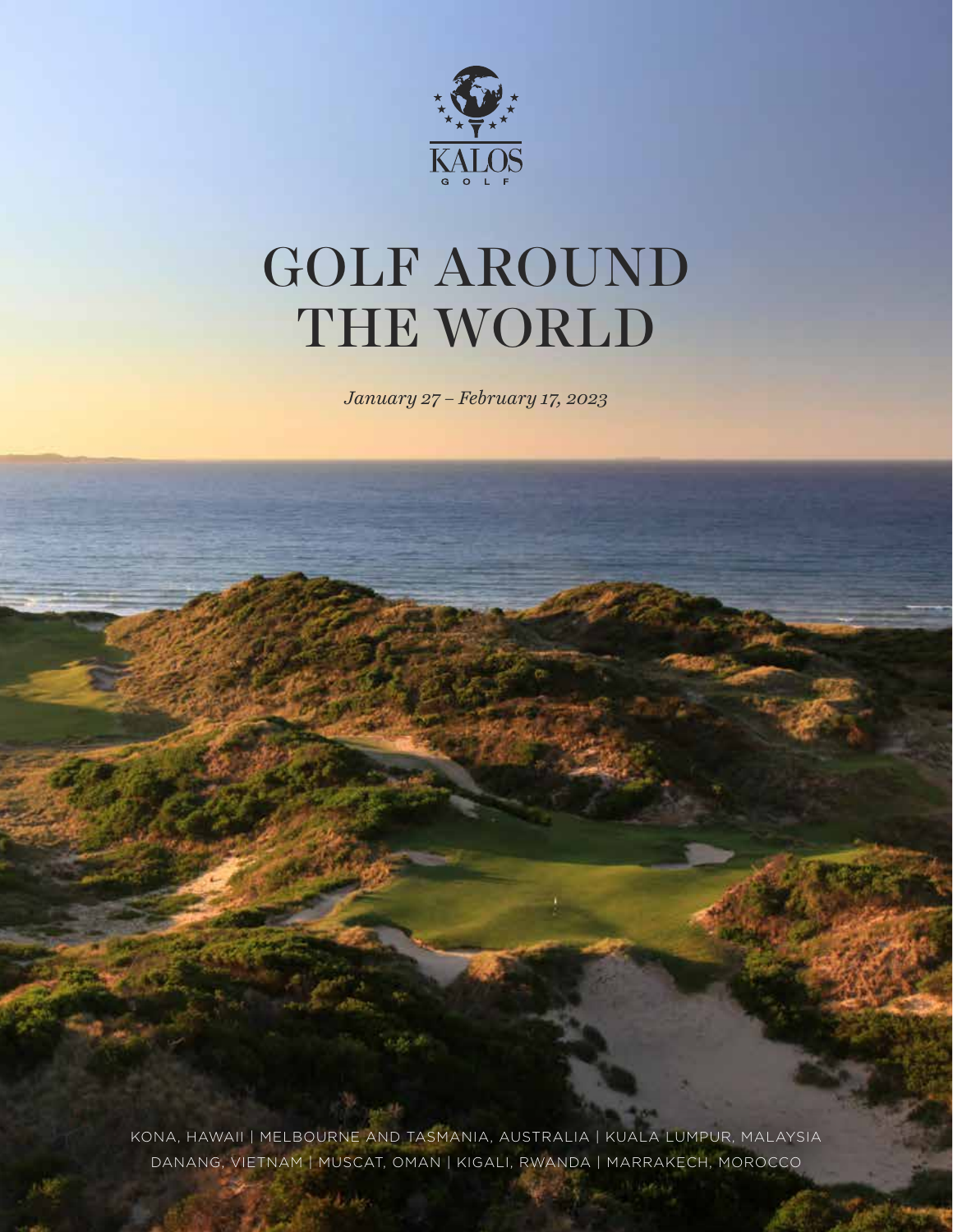





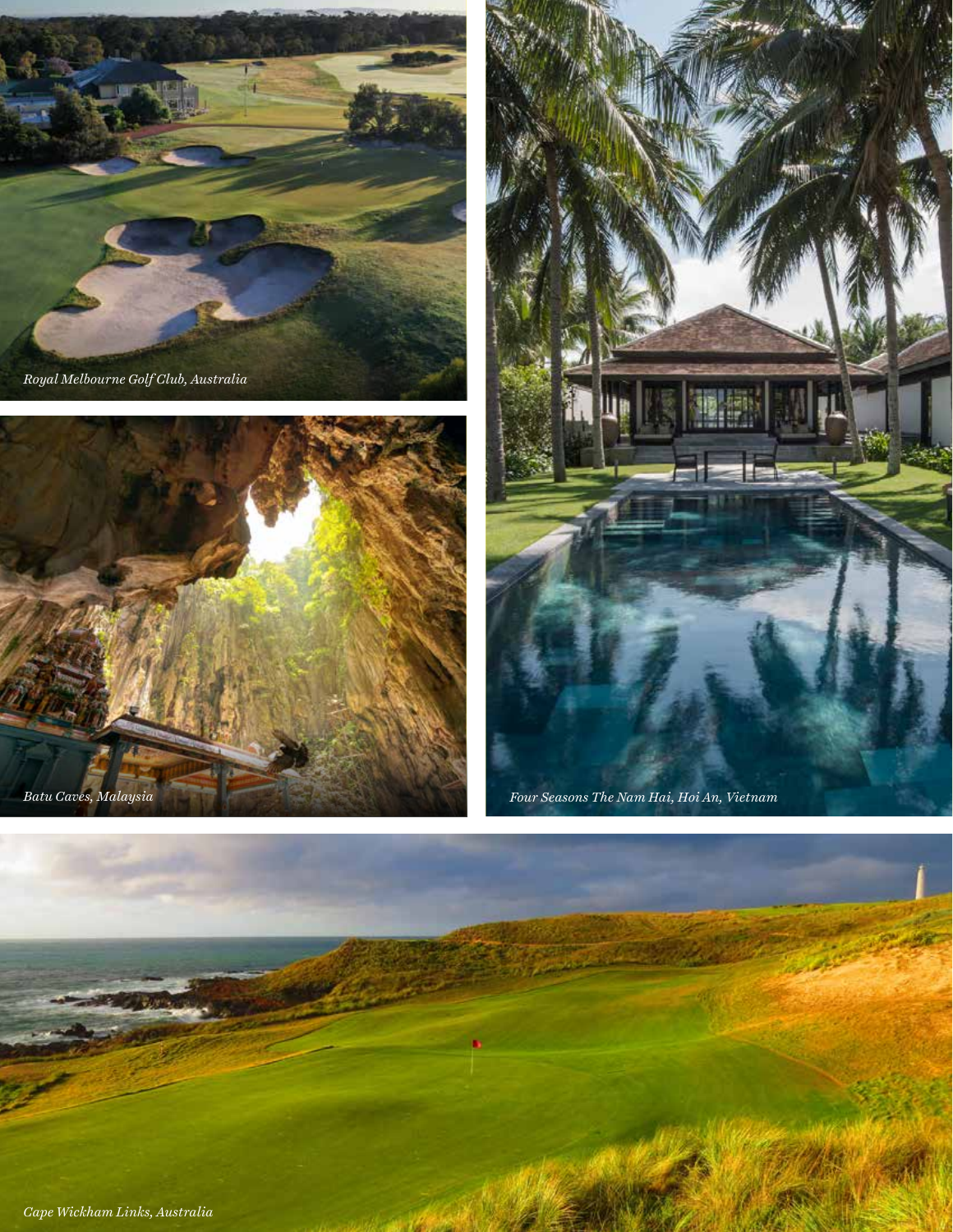



# GOLF AROUND THE WORLD

*From the remote landscapes of Tasmania to the bustling cultural center of Morocco, this exclusive journey takes you to some of the !nest courses in the world. In between rounds, spend your nights in exceptional hotels and resorts, dine on the !nest local and international cuisine, and travel in style aboard a private jet on this incredible 22-day tour.*





## KONA, HAWAII

*January 27.* Arrive on the island of Hawaii to begin your journey to some of the best courses, unique hidden gems and exclusive touring opportunities. Enjoy a welcome dinner and a pleasant night's rest before preparing to board our private jet for Australia. Or, plan to arrive early for an optional round of golf. *Four Seasons Hualalai*

TASMANIA, AUSTRALIA

### MELBOURNE AND TASMANIA, AUSTRALIA

January 28 - February 1. Depart Hawaii and cross the international date line, losing a day en route. Our golf itinerary starts with a roar at three of the finest courses in the southern hemisphere. We begin with the #5 world-ranked course and host of the 2019 President's Cup. The Royal Melbourne Golf Club's West Course has set the standard for Australian sand belt golf. Wide, receptive fairways welcome a variety of play off the tee, and the beauty and challenge of this course are personified by its superb bunkering.

Over the next two days, we take privately chartered aircraft to remote Tasmanian jewels. First, we take a day trip to King Island to play Cape Wickham Links, ranked #21 in the world. This gem of a course is pure golfer versus nature, where windswept seaside exposure requires imagination on every shot. Next, we hop to the northeast coast of Tasmania to play Coore & Crenshaw's Lost Farm at Barnbougle. Ranked #47 in the world, Lost Farm is a masterpiece of dramatic dunes and blends seaside links with inland play. While in Melbourne, spend time between rounds exploring the city on a guided tour, enjoying a food safari in some of the city's 27 ethnic neighborhoods, or discovering Melbourne's riverbank and boroughs by bike. *Park Hyatt Melbourne*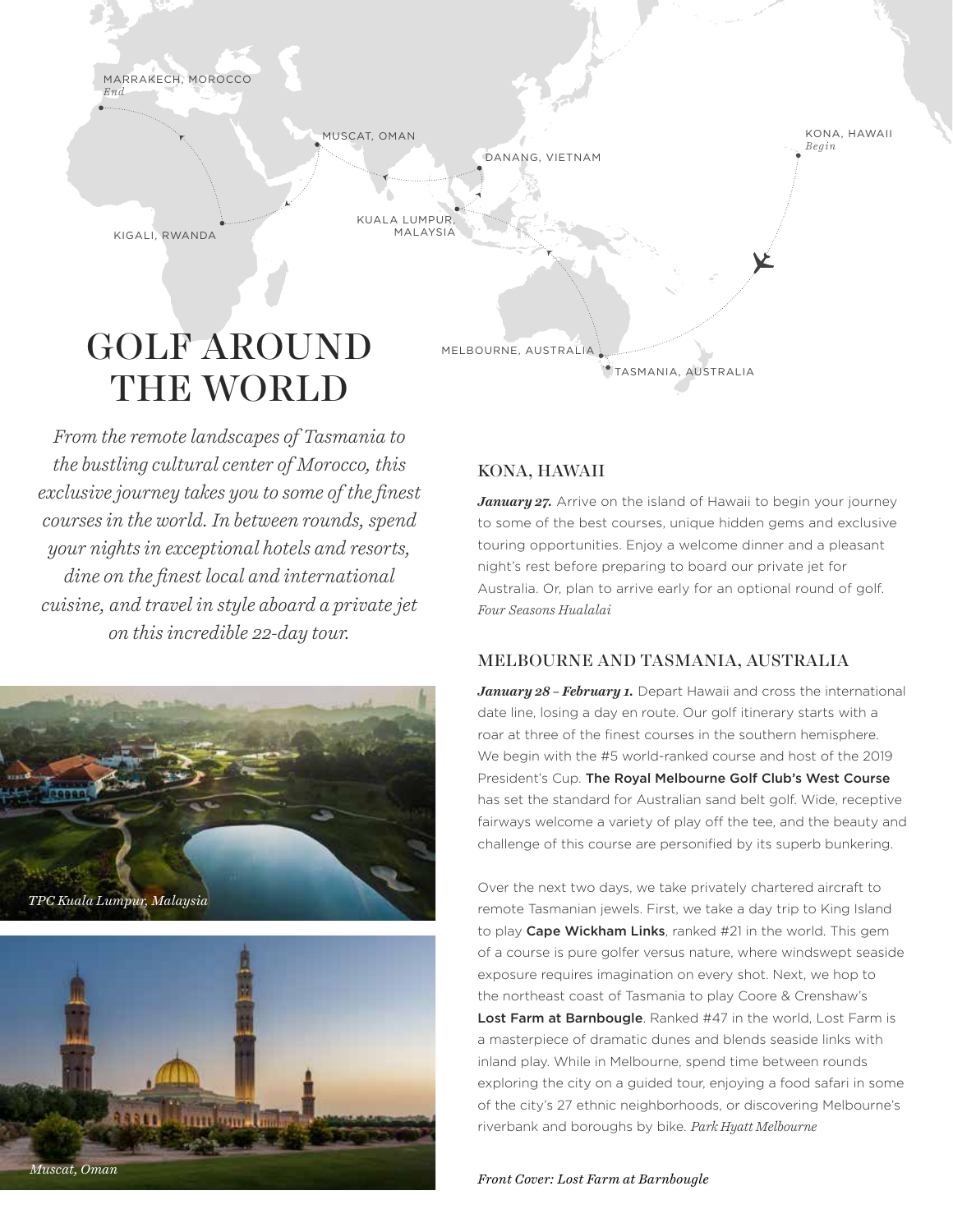

#### KUALA LUMPUR, MALAYSIA

*February 2 – 4.* Malaysia's passion for golf is evident in Kuala Lumpur, personified by two world-class parkland courses at TPC Kuala Lumpur, ranked the top two courses in Malaysia. The **East Course** is a test of brains over brawn as the relatively short holes demand accuracy to tight fairways and landing areas. Precision is further required to navigate approaches to well-bunkered, well-contoured and slick greens. An uphill putt is much preferred here!

Our second day at TPC Kuala Lumpur is on the championship West Course, a regular host of the CIMB Classic and Maybank Malaysian Open; Justin Thomas and Gary Woodland share the course record of 61. The grooming throughout the entire club is spectacular and the water in play on 13 holes on the West makes it a unique challenge. Daily excursions in and around Kuala Lumpur include a cultural tour of heritage trails, temples and local markets; a visit to the depths of the Batu Caves; and seeing how batik fabric is designed and printed. *Four Seasons Kuala Lumpur*

#### DANANG, VIETNAM

*February 5 – 7.* Golf in Vietnam has experienced remarkable growth over the last 20 years, and we play two of the country's finest representatives. The championship Dunes Course at BRG Danang Golf Resort, designed by Greg Norman, annually tops the course rankings in Vietnam. The natural terrain and sand dunes are reminiscent of many Scottish courses, and the signature 16th hole rests atop the ridges overlooking China Beach.

On our second day, we travel to Ba Na Hills Golf Club, set in the hills outside of Danang. This Luke Donald design, opened in 2016, has quickly earned a reputation as a must-play in Vietnam. The conditioning is superb across the ground's two distinct nines; a relatively flat front line leads to elevation change on the rolling back side. Off the course, explore Hoi An's vibrant street scene via Vespa, enjoy a walking tour of the ancient Old Quarter and visit the temple ruins of the Kings of Champa. *Four Seasons The Nam Hai, Hoi An*

#### MUSCAT, OMAN

*February 8 – 10.* In Oman, we once again experience two distinct topographies. From horizon to sea, the desert defines everything here. Visitors might expect a target golf setup in the desert, yet Greg Norman defies this convention with the seaside championship course at Al Moui Golf Club. We'll experience an extraordinary expanse of large, green fairways and bunkering that is both strategic and beautiful.

The seaside topography at Al Mouj is a great contrast to our second round of golf at Muscat Hills Golf & Country Club, set among more undulating terrain. Where Al Mouj is relatively straight, Muscat Hills traces the dry riverbeds that surround it. A bit more shot-shaping and measurement of elevation are required here, and both are sure to be memorable. Local activities include a visit to Nizwa, Oman's most-visited national monument; a cultural tour of fish markets, hot springs, and cuisine; and meeting locals to taste traditional food and learn about Omani daily life. *The Chedi Muscat*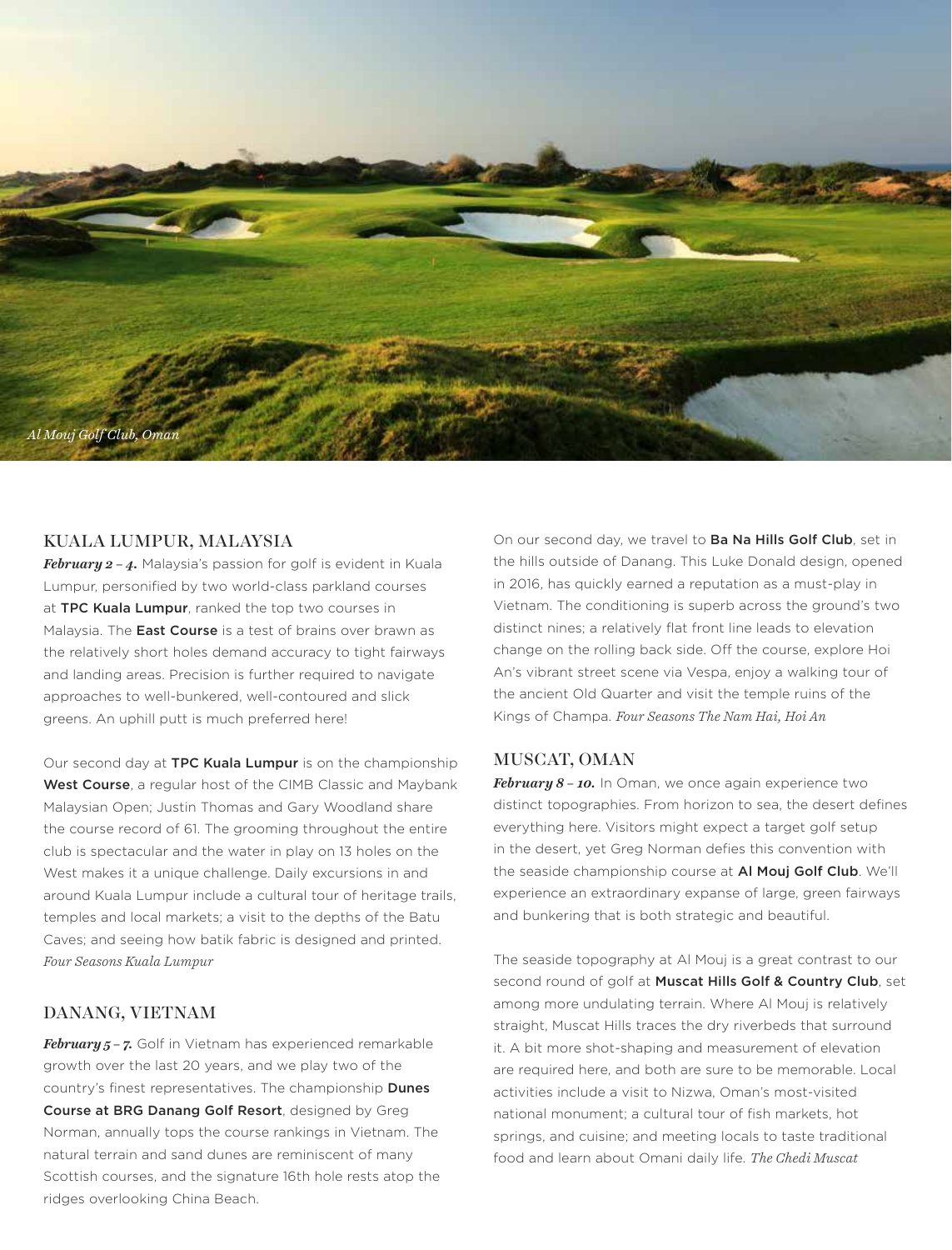



### KIGALI, RWANDA

*February 11 – 13.* Known as "the land of a thousand hills," Rwanda's landscape is a beautiful blend of mountains, volcanoes and knolls. At its geographical and cultural heart is Kigali, where we will keep our golf swing loose and focus primarily on the country's rich ecosystem and multifaceted culture. We'll begin our stay with a relaxed morning at the Kigali Golf Club, where playful gradients and tree-lined fairways provide an exciting experience for seasoned and amateur golfers alike.

The remainder of our time will be spent exploring the lush canopies and forested slopes of the Rwandan rainforest, where we will trek into the natural habitat of peaceful and powerful mountain gorillas and observe a gorilla family interact with one another for an unforgettable experience. Retire to luxury villas overlooking the lush jungle wilderness, observe local dance performances and experience the country's culinary wonders through elevated dinners, cocktails and canapes. *Bisate Lodge, Singita Kwitonda Lodge and One & Only Gorilla's Nest*

#### MARRAKECH, MOROCCO

*February 14 – 17.* Marrakech is undergoing a sporting boom, and the courses we visit in our final leg both embrace and celebrate the city's astounding scenery. The Fairmont Royal Palm Golf Club, opened in 2013 and thoughtfully designed by Cabell B. Robinson, is rimmed with bougainvillea, oleanders and the Atlas Mountains. Palm, orange and olive trees pepper this 180-acre course, and its delightfully playable layout contains elevation changes and seasonal plantings that will make you feel like you're playing in a botanical garden.

Our final round at **Assoufid Golf Club** is a marvelous way to conclude our journey. Awarded Africa's Best Golf Course 2017 and Best Golf Club in Morocco 2019, Assoufid's naturally undulating landscape and snow-capped mountain backdrop is an ideal environment in which to reflect on the incredible venues we've experienced over the previous few weeks. Join off-the-course options including touring stunning palaces and mosques and exploring nearby souks and the Djemaa El Fna square. *Mandarin Oriental Marrakech*